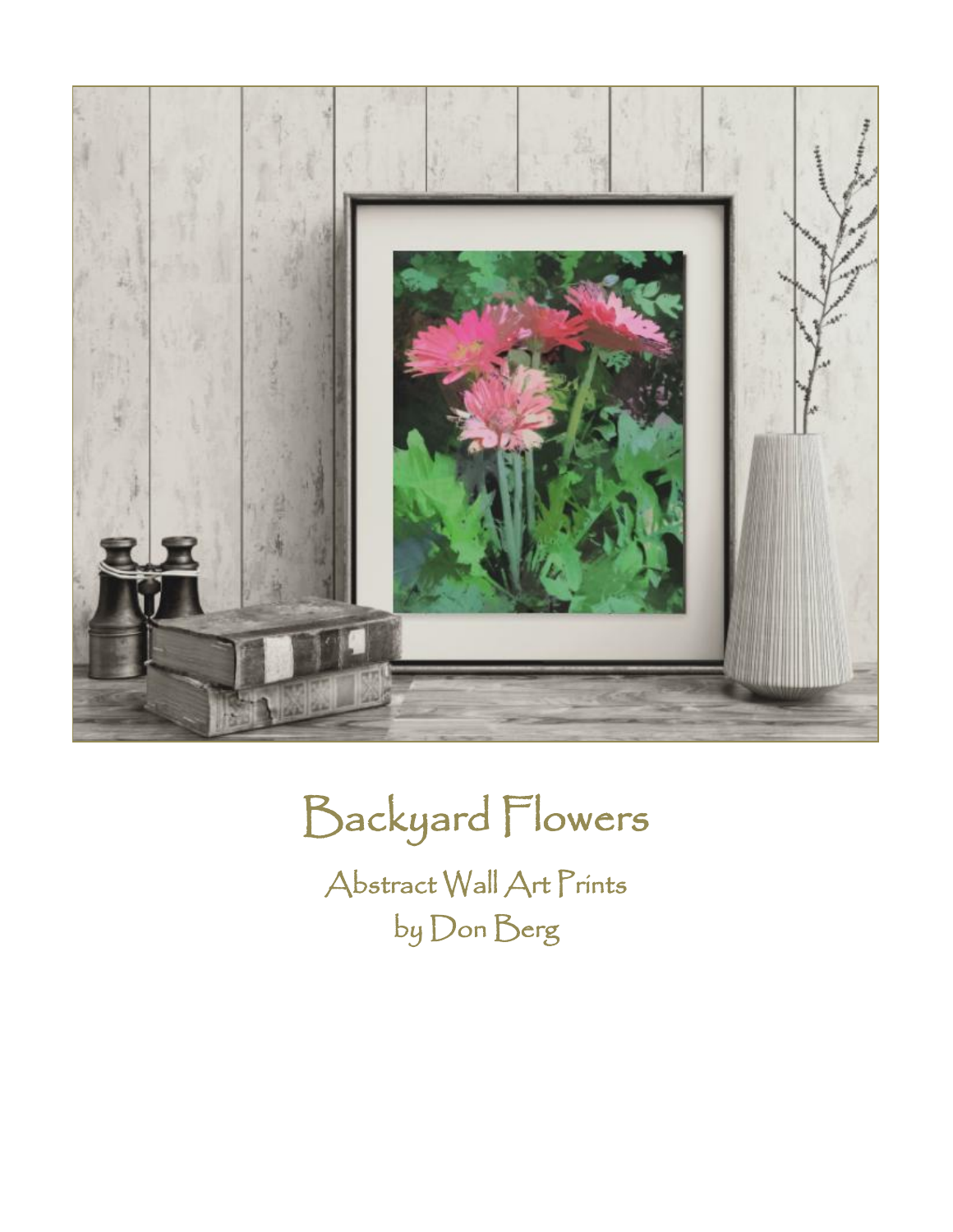## Backyard Flowers Abstract Wall Art Prints by Don Berg

Image 1 - Semi-Abstract Image 2 - Abstract Image 3 - Watercolor Style Abstract Image 4 - Black and White Abstract Image 5 - DIY Coloring or Watercoloring Sketch Image 6 - DIY Paint-Over Pattern

## Suggestions

Images 1 through 4 will print at a size that fits a standard 11"x14" mat or any frame for an 8"x10" photo. You'll do best if you set your computer's printer to its best quality and use matte or low-gloss photo paper.

Image 5 is for your use if you want to create your own abstract with any transparent medium. Use it with colored pencils, watercolor paints, pastels, markers, ink or any combination of those. Print it as often as you'd like and try different colors and different techniques. You'll do best if you print the image on matte bond paper or smooth-textured watercolor paper.

Image 6 is an underpainting that you can use to create your own abstract with oil paint, acrylics or left-over wall paint. Print it as often as you like on light-weight canvas or ink jet canvas, which is available online or at art-supply stores. Choose your own colors and try different techniques until you have a painting that you love.

Copyright 2018, Donald J. Berg

You are very welcome to print any and all of the images in this file for your own personal use. Any other printing or desimination requires permission. Email djberg@aol.com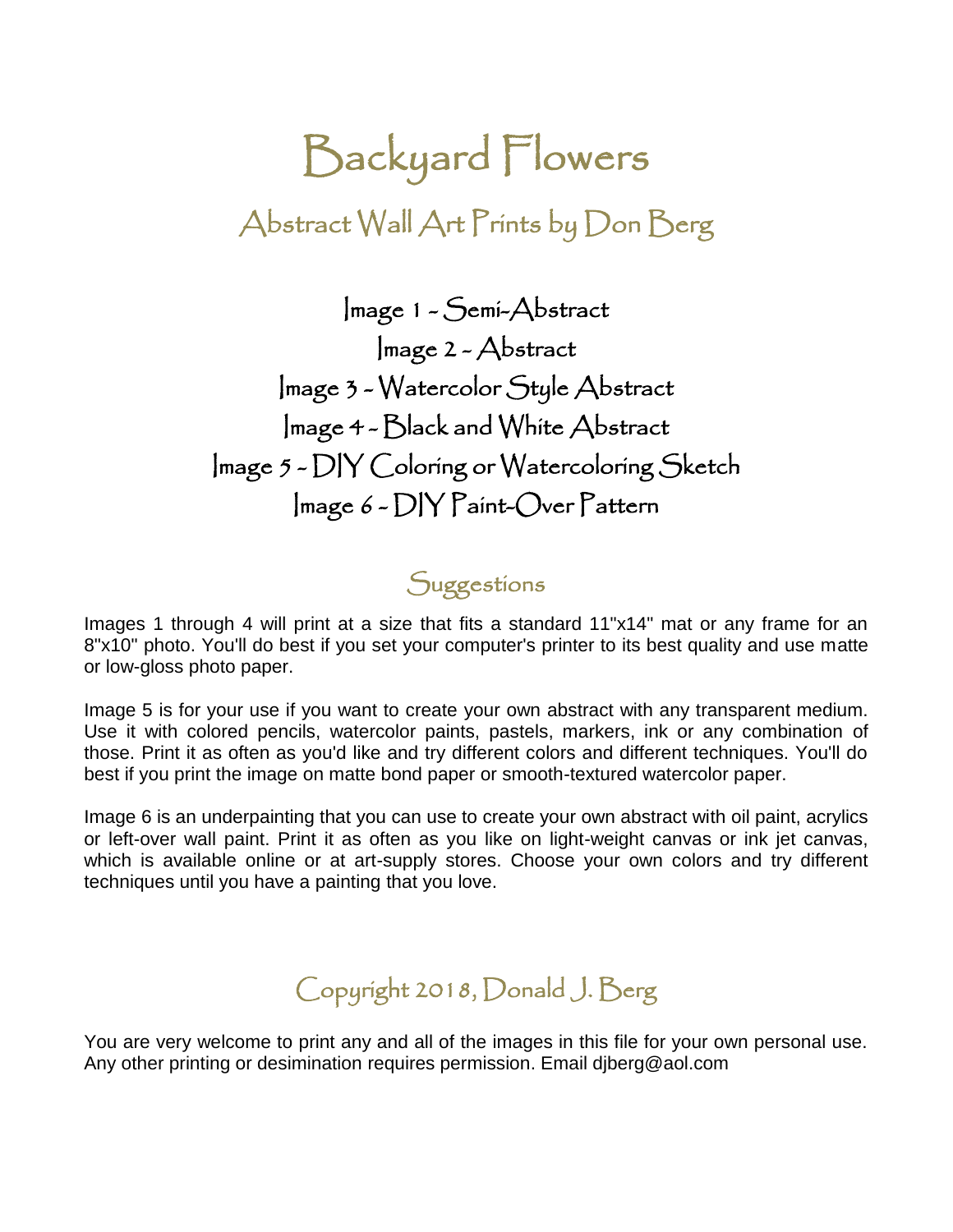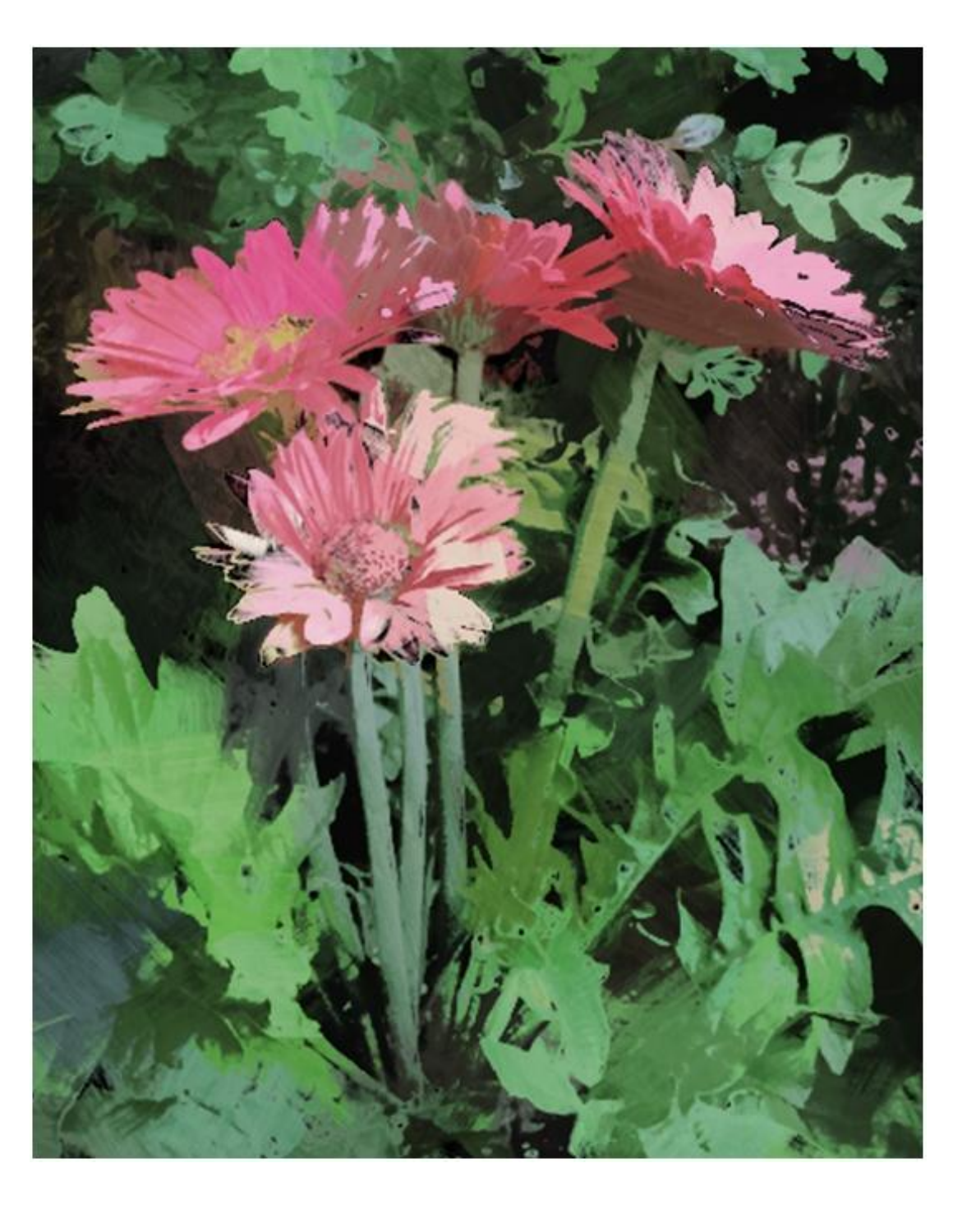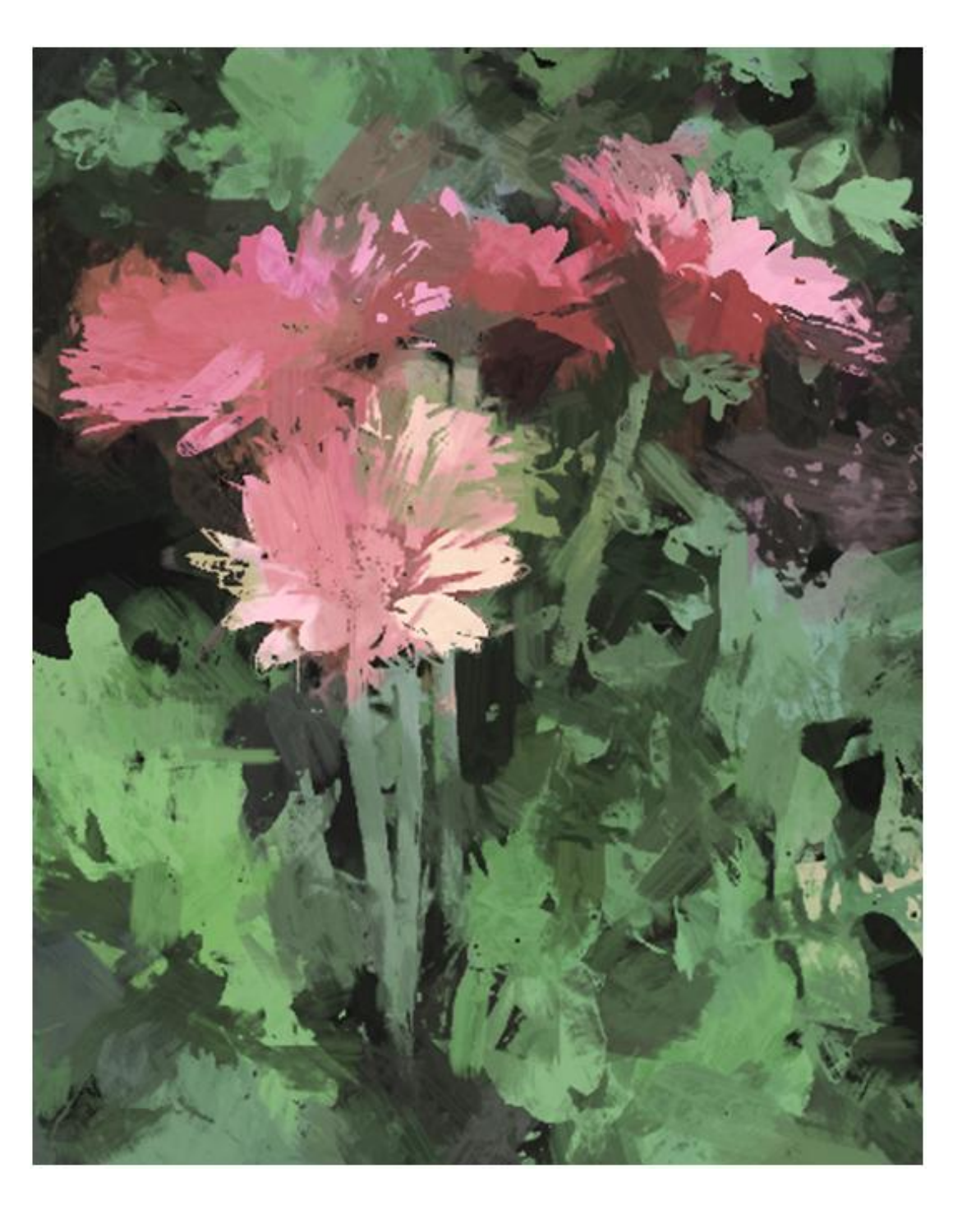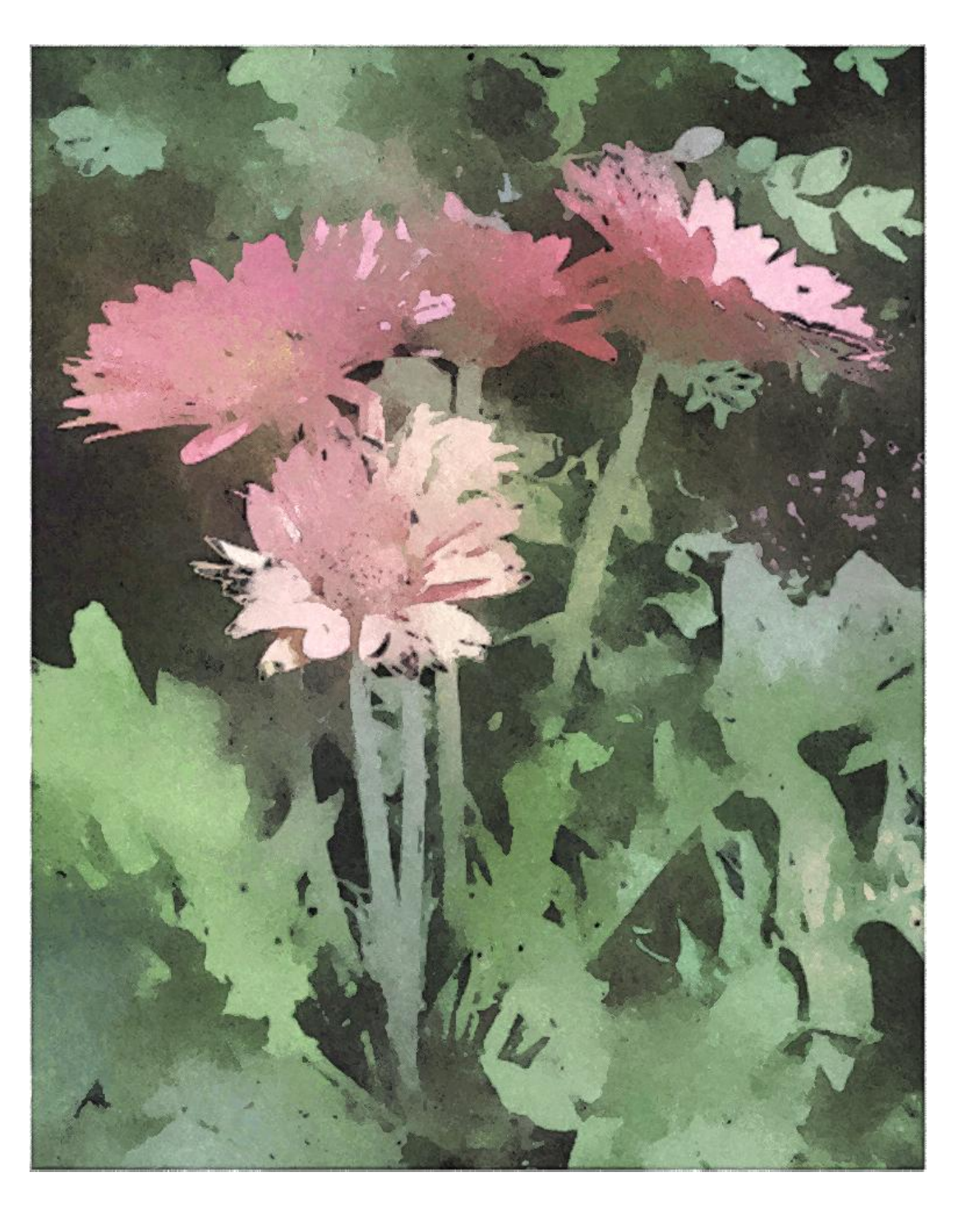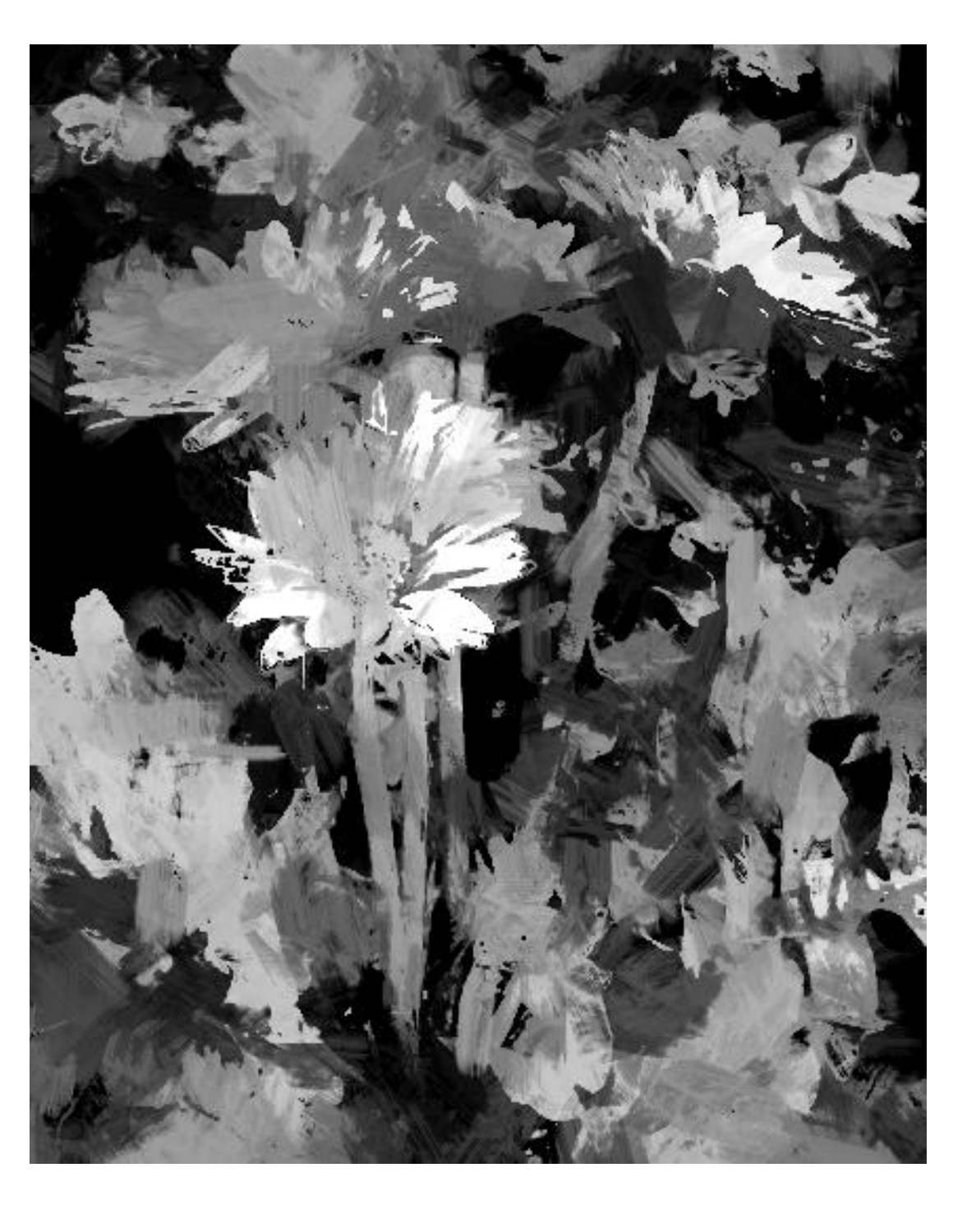